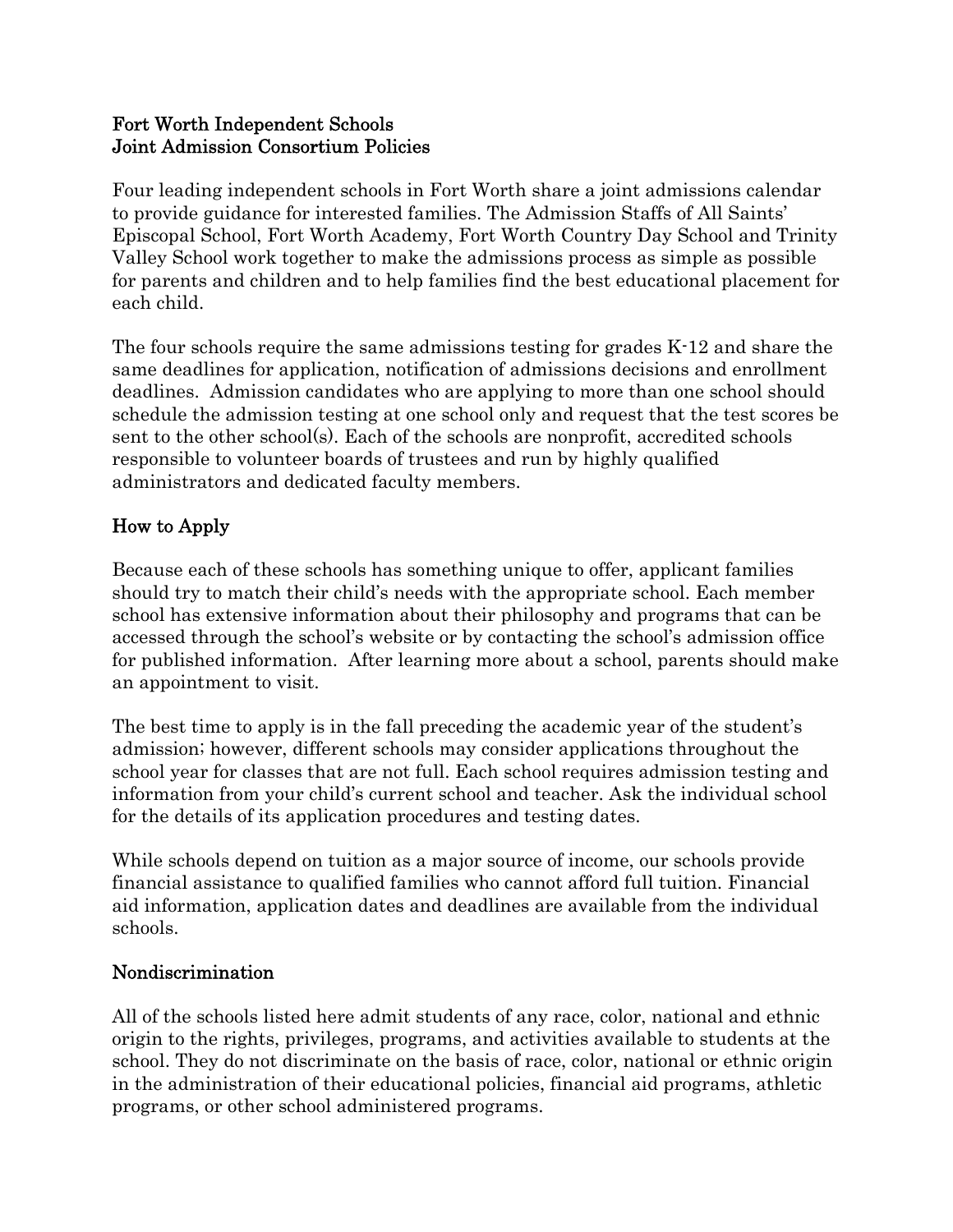#### Admissions Principles of Good Practice for Administrators, Trustees, Faculty, Parents and Alumni

The following principles reflect the ethical and professional guidelines and conduct expected of the administrators, trustees, faculty, parents, and alumni of All Saints' Episcopal School, Fort Worth Academy, Fort Worth Country Day School and Trinity Valley School. Adhering to the following guidelines and common application and notification dates and deadlines ensures an orderly and professional admissions process.

# Code of Ethics

In order to ensure the highest levels of professional conduct and standards, member schools of the joint consortium operate under a common code of ethics. In particular, the emphasis is always on operating in a fashion which is in the best interest of the applicant. Member schools may not ask applicants for commitments or indications of commitments in terms of school of first choice nor may they advise an applicant of their status prior to the official notification date. Member schools are prohibited from recruiting students based upon athletic or artistic talent.

Each school seeks those students who meet its particular mission and admissions criteria via objective advertisements, publications and websites, open houses, interviews, etc. Parents and students interested in a particular school should be referred immediately to the admissions office. Trustees, faculty, coaches, parents, alumni, and students should speak accurately and comprehensively about the strengths of their own institutions and not allege weaknesses in other schools. One may speak with pride about one's school without recruiting or unduly influencing another prospective parent or student. Prospective families will not be asked to state a "first choice" school. In fact, we encourage prospective families to apply to more than one school.

## Right of Visitation and Preliminary Discussions

Our schools recognize the rights of students or families to visit and consider other schools without notifying the school in which they are currently enrolled. The parent and/or student should direct all initial inquiries regarding the school or its programs to the admissions office.

#### The School's Admissions Policies

The director of admissions shall be responsible in conjunction with the head of the school for establishing and disseminating admissions policies to its constituents (trustees, administrative staff, faculty, parents, alumni, and friends of the school) and for making clear to all applicants the admissions procedures, dates, and complete costs.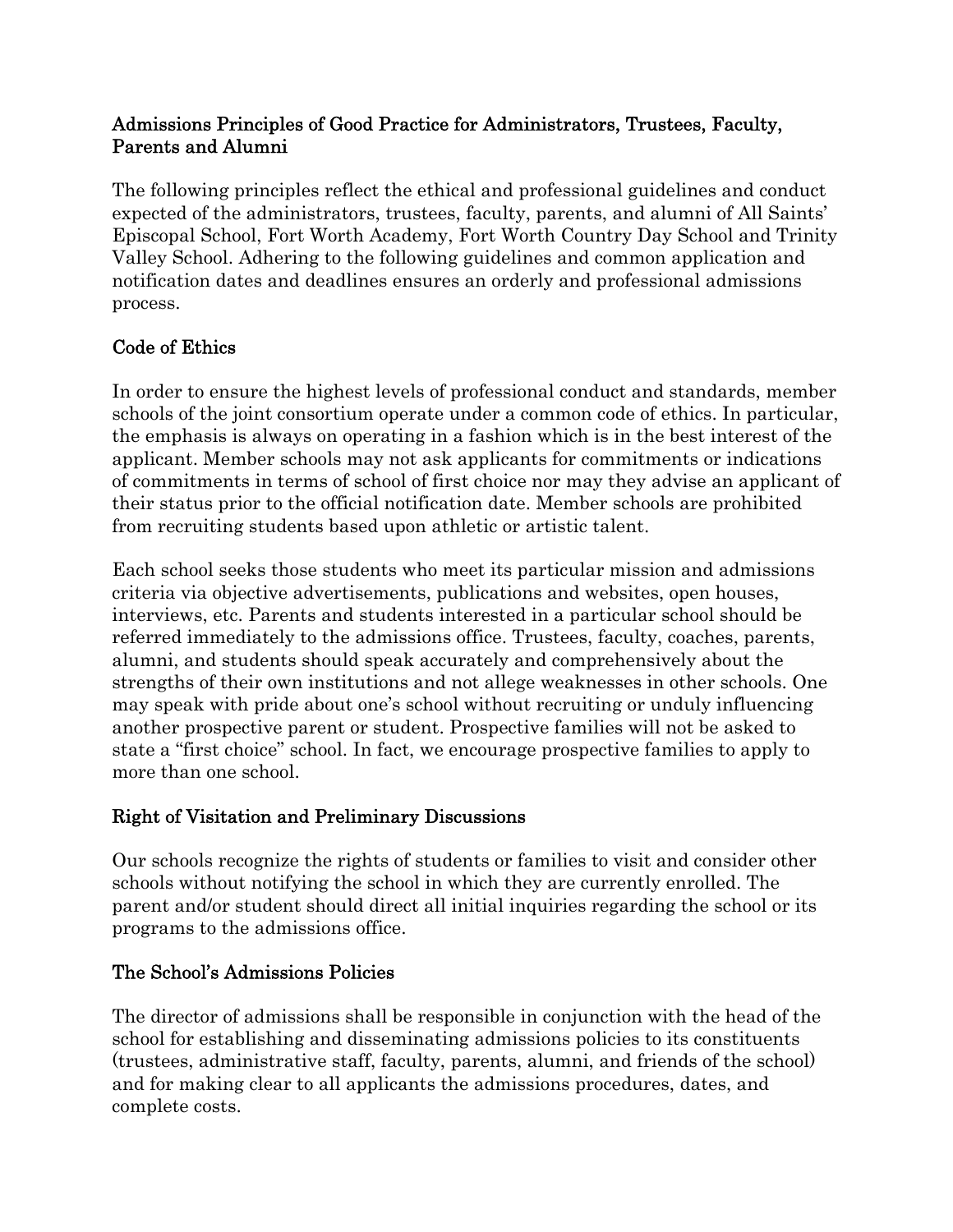## The Submission of Truthful, Accurate, and Complete Information

Throughout the admissions process, the applicant and his/her family will provide truthful, accurate, and complete information regarding academic performance, conduct, and reasons for leaving a school. It is the responsibility of the applicant family to communicate in writing any changes that occur in academic and conduct performance after the application has been submitted and/or after the applicant has been accepted. Upon the discovery of any inaccuracy of information or the omission of information requested, the school reserves the right to revoke the applicant's acceptance.

### Transcripts/Confidentiality of Information

Upon written request and as promptly as possible, a school will send a transcript (or its equivalent) and other pertinent information to another school to which a student has applied. A school will not offer a place to a student without first receiving an official transcript (or its equivalent) from the student's current school. A school will not knowingly enroll a student who is indebted to another school for educational services rendered. Such indebtedness demonstrates a lack of financial responsibility. Schools will take all responsible and lawful measures to maintain the confidentiality of reports and information exchanged among schools concerning students and parents.

#### Personal References

Trustees, administrators, heads of parent and alumni organizations, coaches, advisors, and benefactors will adhere to the NAIS Principles of Good Practice by not exerting undue influence on the members of the admissions committee or by implying their influence to candidates. Any recommendation should be based on actual knowledge of the student's academic achievement, potential, or character.

#### Notification Dates

Schools agree to a common admissions calendar including application, notification and enrollment dates and will adhere strictly to those dates. No official or unofficial acceptance or decision will be made through verbal or written means before the notification dates stated. No phone calls or personal contact by the school or its representatives is allowed with any applicant family until the Monday following the Friday mailing of admission decisions.

#### Financial Aid

Each of the member schools uses the School and Student Service for processing financial aid information. Consortium member schools may provide financial aid to students who show documented need. No artistic or athletic scholarships are available in these schools. Families applying for need-based financial aid will be required to give adequate documentation of family financial resources in order to be